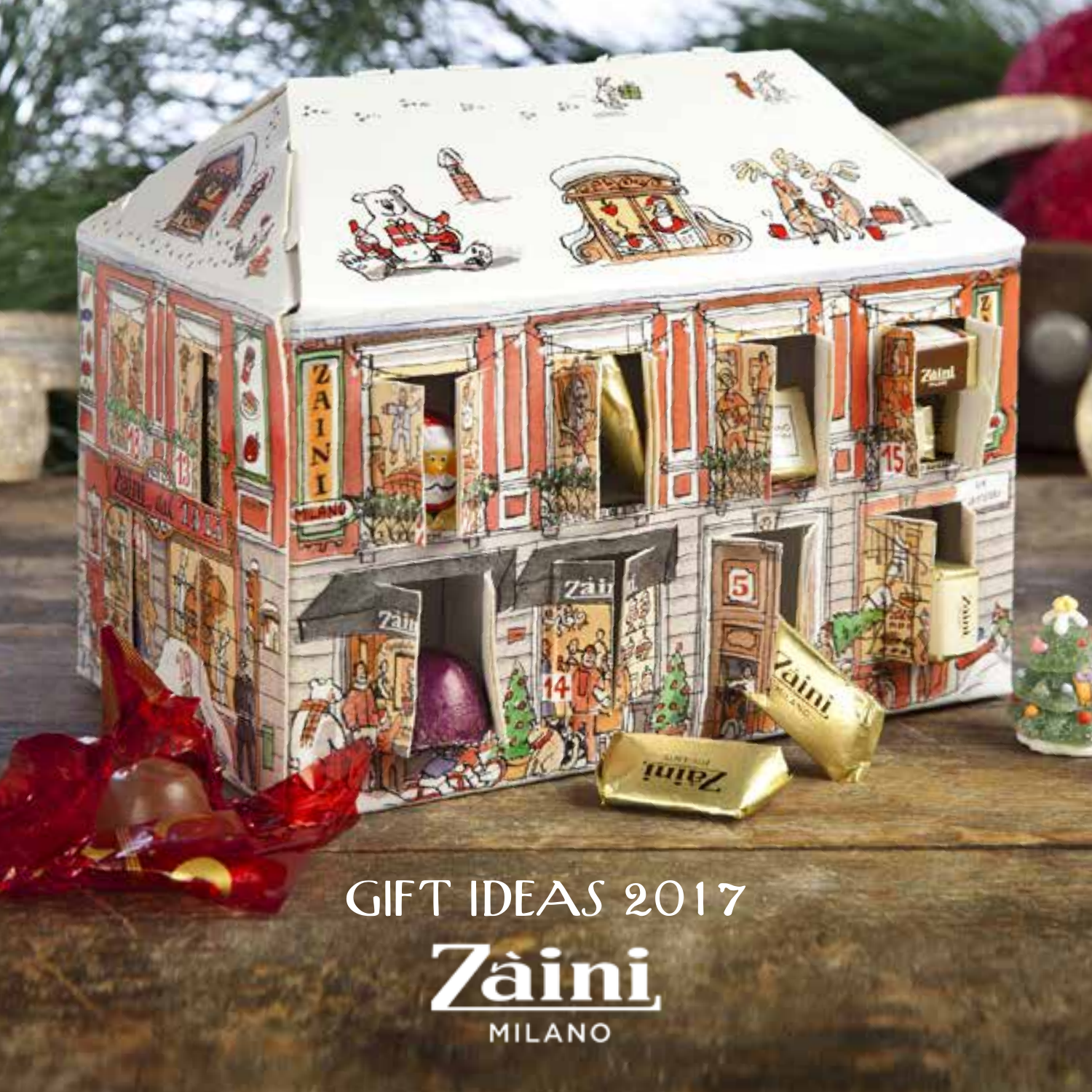

#### MILAN WITH an Aroma of Chocolate

Milan's greatest chocolate story began in 1913 in Via De Cristoforis, where Zaini Milano is still found today, a place where time is stands still in a suggestive atmosphere with the seductive aroma of chocolate.





Come and visit us OR CONTACT US

Via De Cristoforis 5 Milano tel. 02.694914449 [ideeregalo@zainimilano.com](mailto:ideeregalo@zainimilano.com)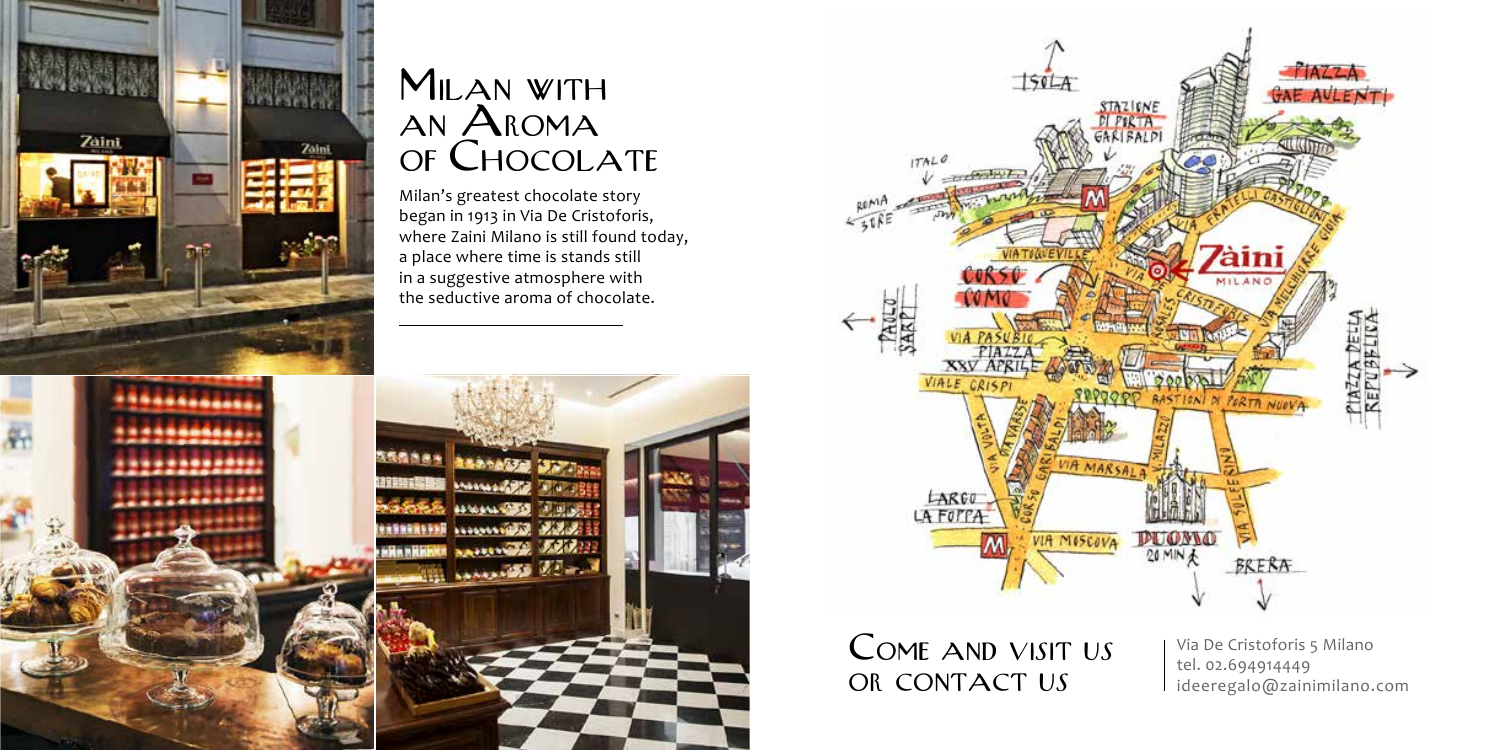## $A$   $\Gamma$ Radition of Taste

Since 1913 the historic chocolate maker Zaini Milano has been making products that conjure up the spirit of the past in their design, but are offered in a carefully reworked modern version. In this way the pleasure, elegance and feeling of a unique and refined product is still contemporary, making you think about who you like to share it with. We have many solutions for an ideal gift which you can choose from, but we are also ready to help should you wish to have something special created. Come and see us or get in touch and we'll find the best way to give your chocolate gifts an original touch.

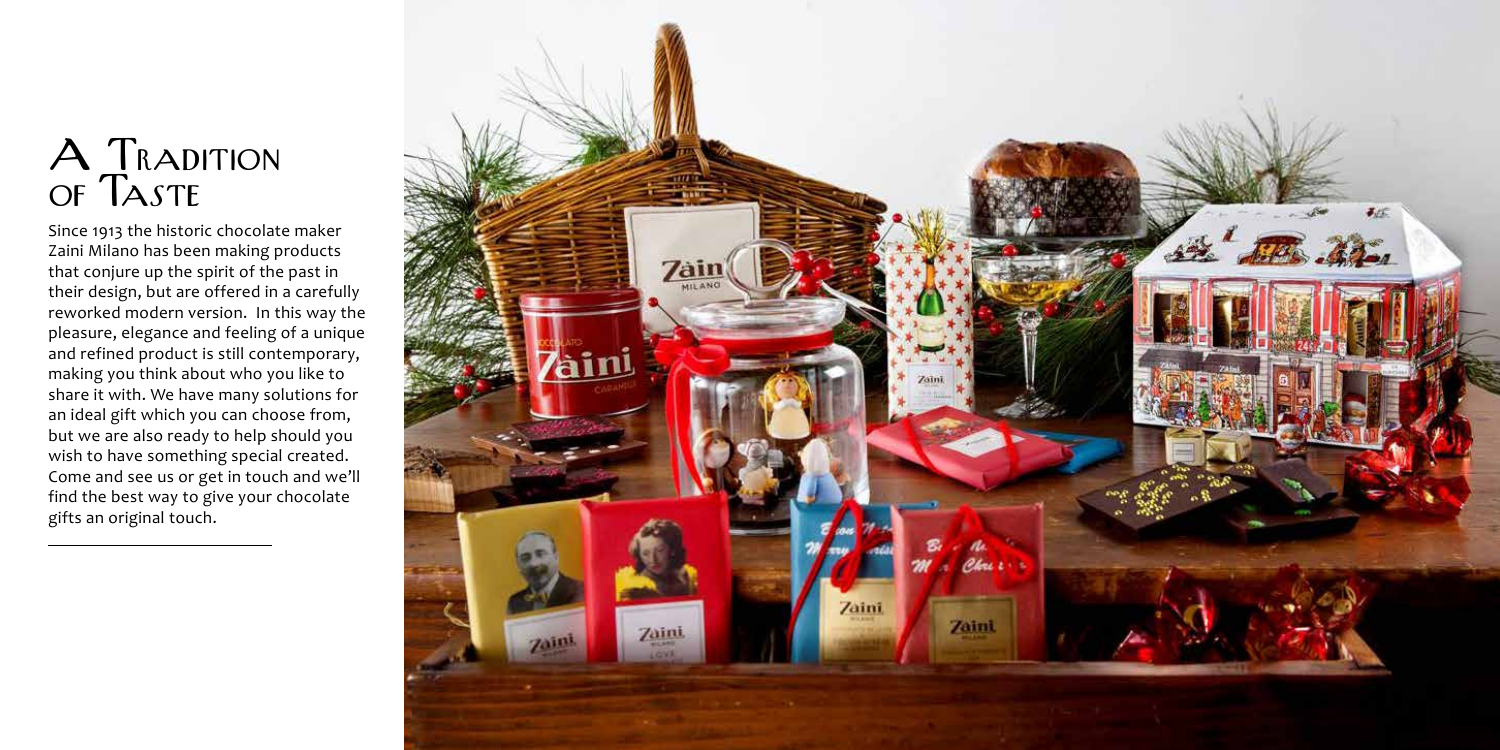

## FESTIVE Chocolate Bars

Romantic festive chocolate bars to hang on the Christmas tree as a new and sweet decoration. The bars offer an original coupling of taste with pleasant sugar Christmas decorations.

*Christmas chocolate bars in dark or milk chocolate 6,10 € each*

#### **TRADITION** and FANTASY

An elegant wooden box with 8 different chocolate bars. The period images of the Founders are reproduced in a modern key as little works of pop art. The chocolate bar varieties include chocolate with crystallised rose petals, caramel popcorn, full roasted pistachio nuts, pink pepper berries, Persian blue salt and violet flowers.

*Wooden box with 8 Founder bars 50 €* 

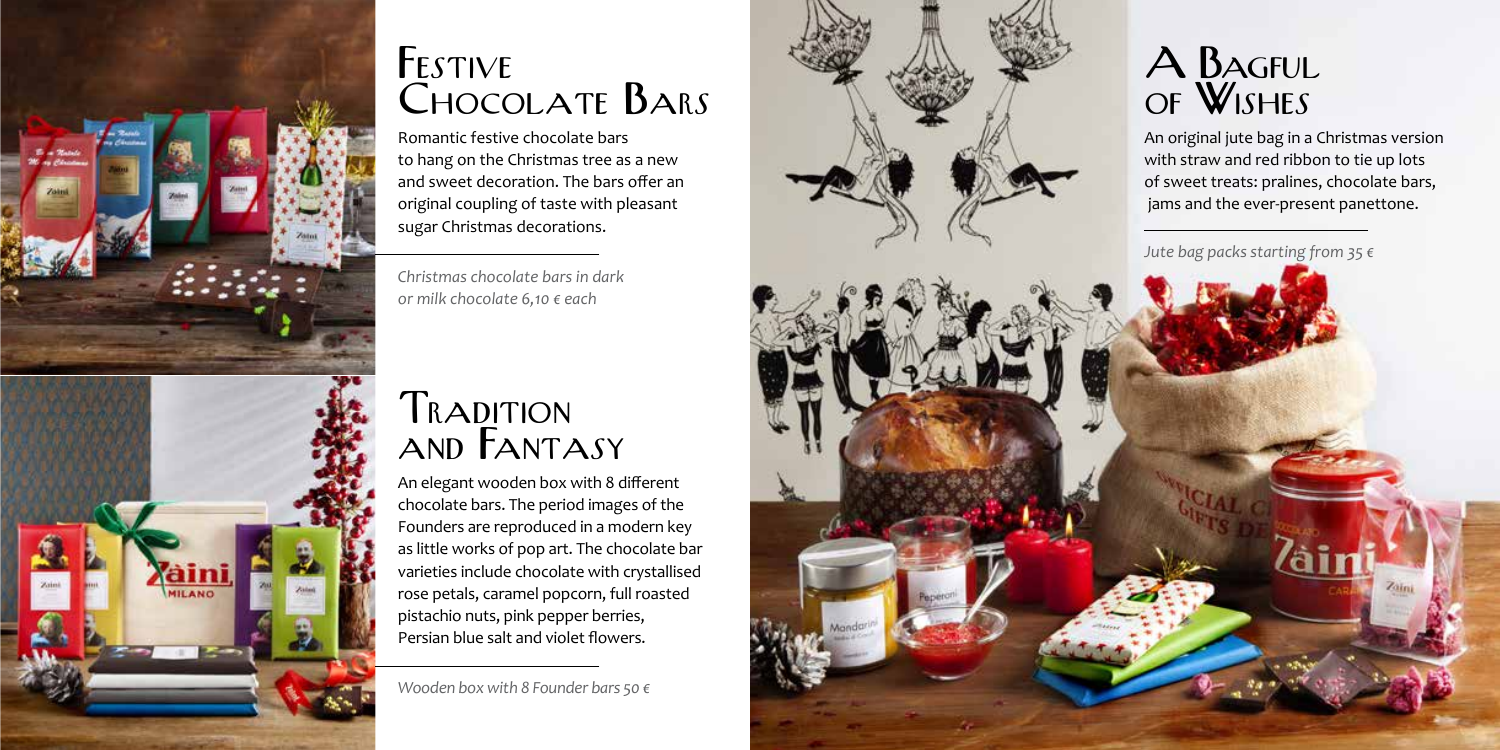

### WAITING for Christmas

This is the Zaini Milano version of an advent calendar showing the historic Milan building where our chocolate factory with its inviting window displays is located. It shows a Christmas version of the historic building with 24 windows to be opened that offer a little sweet treat every day until Christmas day.

*Advent calendar Box 20 €* 

## **SWEET** Christmas Cribs

The cribs are made from caramel jelly in two magic and surprising versions: a glass jar that can be a table decoration full of sweetness and atmosphere or a box containing all the characters of the traditional crib, including the Three Kings.

*Glass jar cribs 25 € Box cribs 20 €* 

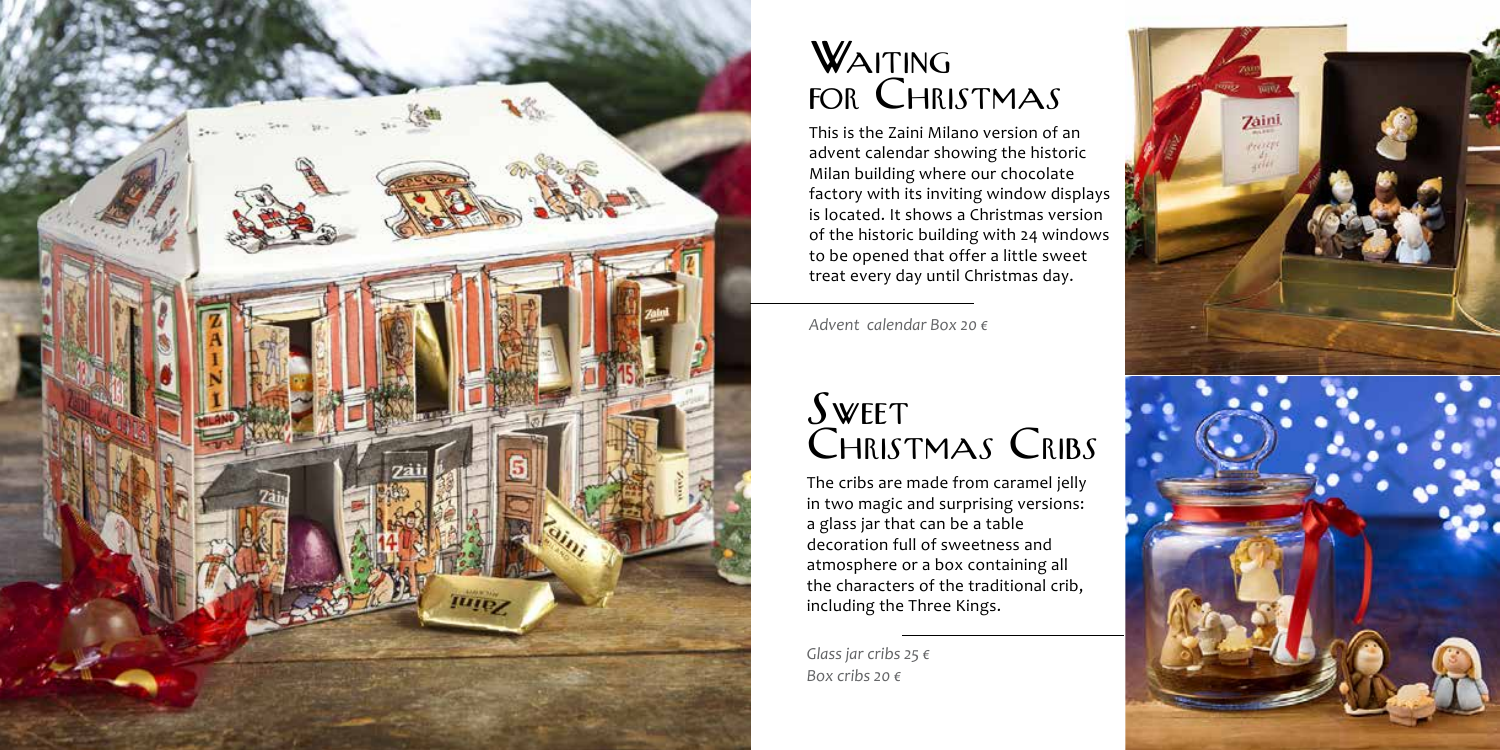

#### Christmas Tree and Panettone... and Christmas is already here

Panettone - the classic symbol of the Christmas table. It is home produced from the traditional recipe using first class ingredients, natural yeast base and no emulsifiers or preservatives. There is also a large chocolate biscuit in the shape of a Christmas tree with decorations in sugar icing in a beautiful gift box.

*Panettone 3 kg (90 €) • 1 kg (36 €) 500 g (19 €) • 100 g (5 €) • Biscuit 9,50 €* 

## ZAINI MILANO MADE TO MEASURE

In our characteristic wooden box with the Zaini Milano brand name engraved on it, you can create a mix of your favourite products. Choosing the best of our products means a personalised made to measure solution that takes all your wishes and preferences into account.

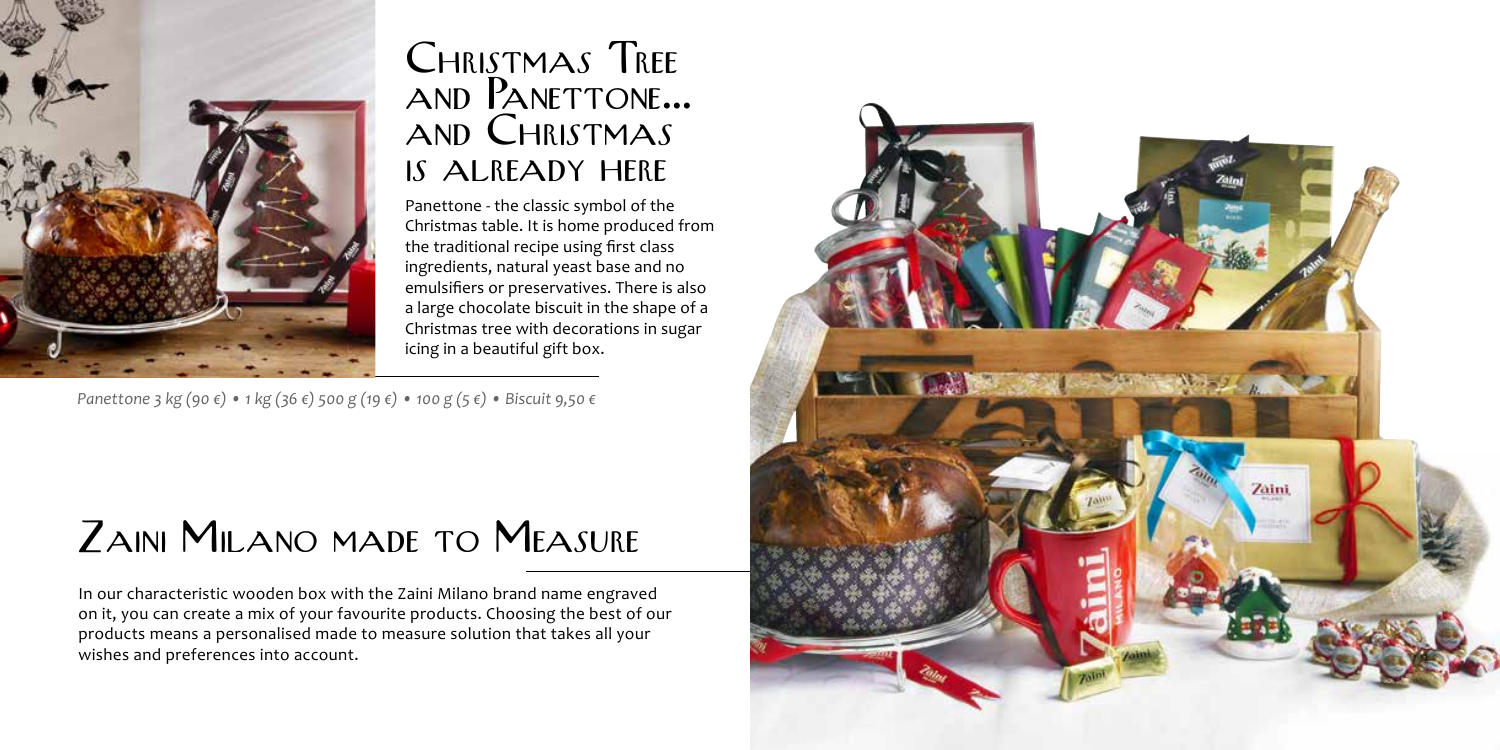

*Box 20x30x15 composition of 45 €*

#### CHRISTMAS **BOXES**

You can choose our already packed boxes available at different prices or choose to put them together to satisfy individual tastes and surprise your friends and customers (starting at 45 $\varepsilon$ ).



*Box 30x40x20 composition of 65 € Box 30x40x20 composition of 90 €*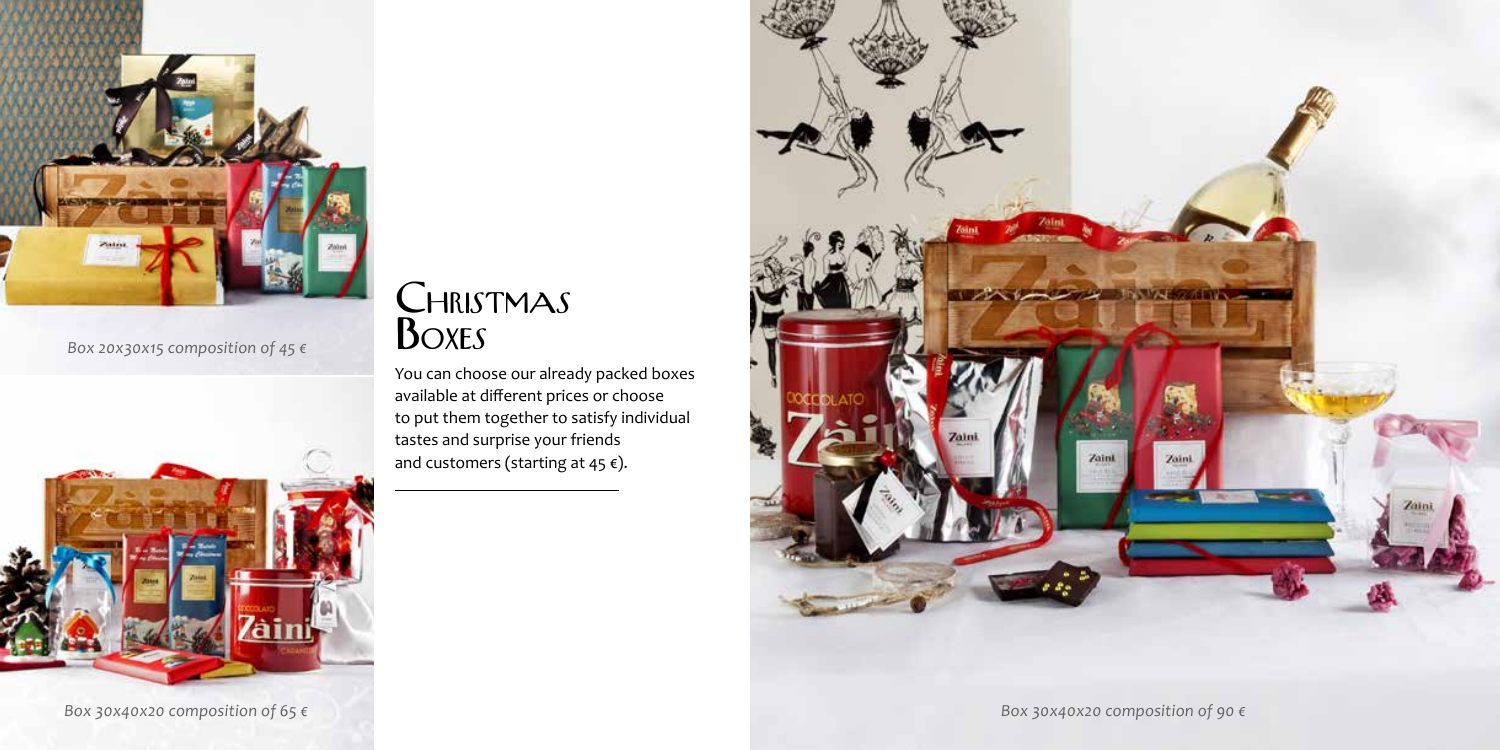# A BASKET OF SWEET WISHES

This Christmas pack takes us back to another time when delicious items were transported from home in wicker baskets. Inside these you'll find a delicious surprise: the best of the Zaini Milano chocolate factory. This double gift will make amazing Christmas wishes.

**Zam** 

**Zaini** 

*BASKET 25X40X50 composition 150 €*

eneron

# WHAT ABOUT DELIVERY?

aini

Zaini Milano offers a home delivery service in the Milan area. Deliveries will be dispatched a few days after the order acceptance.

*The delivery charge is15 € for Milan, 20€ for Milan district*, with VAT and insurance included. Prices are understood to be for a maximum delivery of four packs to one address. For amounts over this the delivery charge will be communicated beforehand.

Ruinart